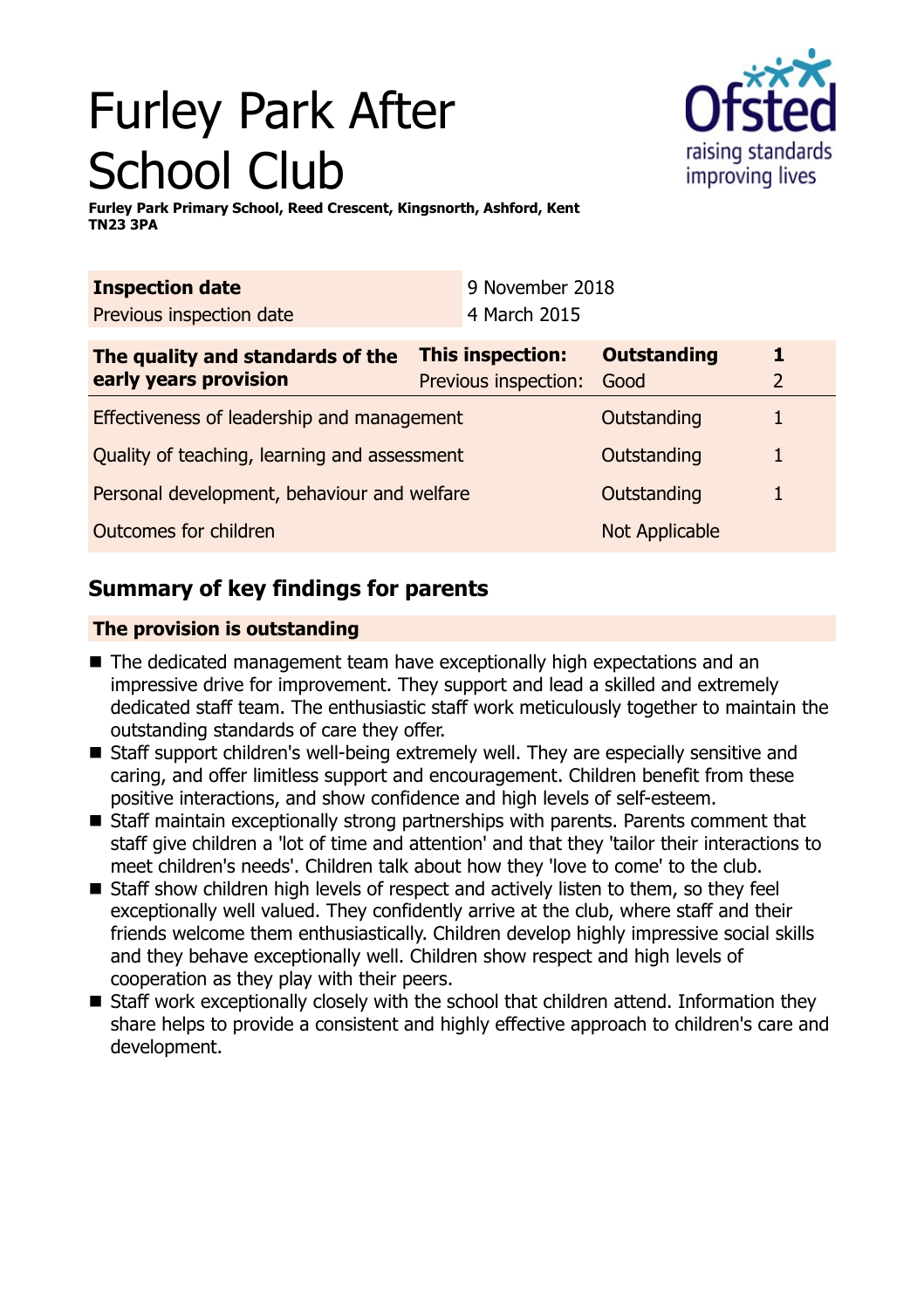## **What the setting needs to do to improve further**

## **To further improve the quality of the early years provision the provider should:**

■ build on the excellent programme of support given to children who speak English as an additional language to further encourage them to use their home language.

## **Inspection activities**

- The inspector observed interactions between the staff and children in the inside space and the outside environment.
- The inspector spoke to parents and children about aspects of the club and considered their views.
- $\blacksquare$  The inspector viewed a range of documentation, including staff records and club policies.
- The inspector spoke to key people and looked at records for individual children.
- $\blacksquare$  The inspector carried out a joint observation with the manager.

# **Inspector**

Amanda Vidler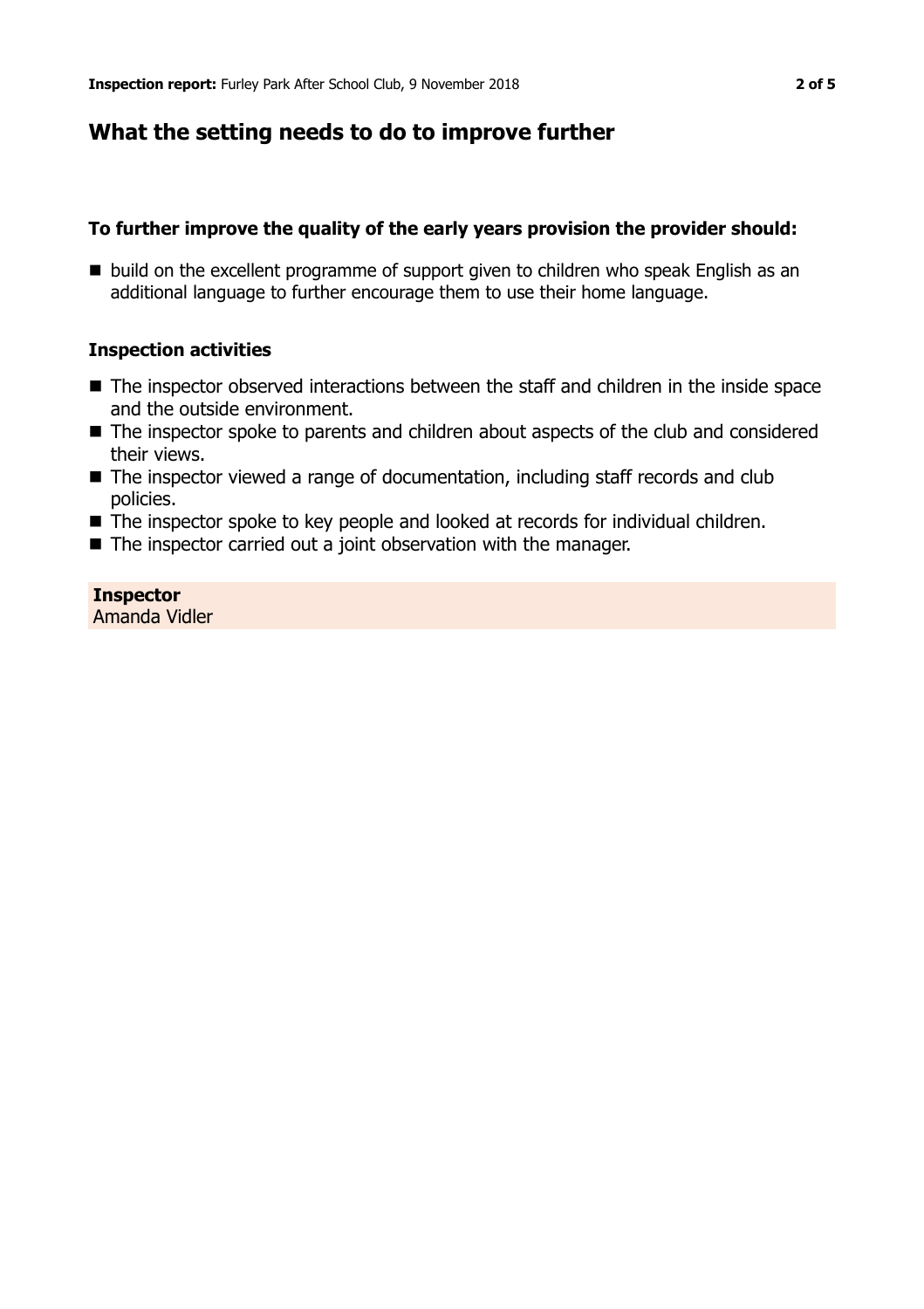## **Inspection findings**

#### **Effectiveness of leadership and management is outstanding**

Safeguarding is effective. The management team maintain vigorous recruitment procedures to ensure the suitability of staff from the start. They work exceptionally hard to maintain a highly effective induction process, which helps to ensure all staff are vigilant and dedicated to ensuring children are safe. The management team have a meticulous process in place to support and coach staff. The qualified manager works highly effectively with staff to reflect on and enhance their excellent skills. The management team maintain a culture of ongoing training, which helps staff make extremely positive changes to practice. For example, staff use knowledge and ideas gained from training to make highly effective changes to the layout of the environment. This enables children to have more choice in their play. The management team have comprehensive plans in place for continual improvement. They use a highly successful system to gain the views and suggestions of others to help them meticulously evaluate all aspects of practice and make significant changes when required. For example, the manager made immediate changes after parents commented that they were unsure of staff's details and their roles in the club. By adding further information to the parents' notice board and using regular newsletters, the manager ensures there is a consistent exchange of this information.

#### **Quality of teaching, learning and assessment is outstanding**

Children thoroughly enjoy their time at the club. On arrival, staff engage children immediately, as they independently choose from the vast selection of resources available. Staff build on children's developing language. For example, they listen carefully and consistently repeat and respond to children's words. The manager is planning to enhance opportunities to further encourage children to use their different home languages in the club. Staff skilfully question children in their play, which helps to extend children's interests and developing skills. For example, staff encourage children to work together and use their mathematical skills to compare sizes and count money as they play a board game. Staff gather a wide range of information from parents about children's abilities and interests when they join the club. They complete observations of children in their play and create an excellent record of what children do and achieve. Staff are highly reflective and use this information alongside children's comments and suggestions to plan an extremely exciting range of experiences. For example, children are thoroughly absorbed in using torches to explore the dark outside environment.

## **Personal development, behaviour and welfare are outstanding**

Staff know the children and their families exceptionally well. A highly effective keyperson system helps children to form excellent relationships with the staff and children of all ages. Children enjoy talking to and sharing their experiences with staff. They show they feel extremely safe and comfortable in their care. Children learn to manage their own behaviour extremely well. They enjoy playing with children of different ages and offer each other support with simple tasks. For example, children chat to each other and show their friends how to peel oranges at snack time. Staff make excellent use of opportunities to teach children how to manage their own safety. For example, children talk to each other about the club rules.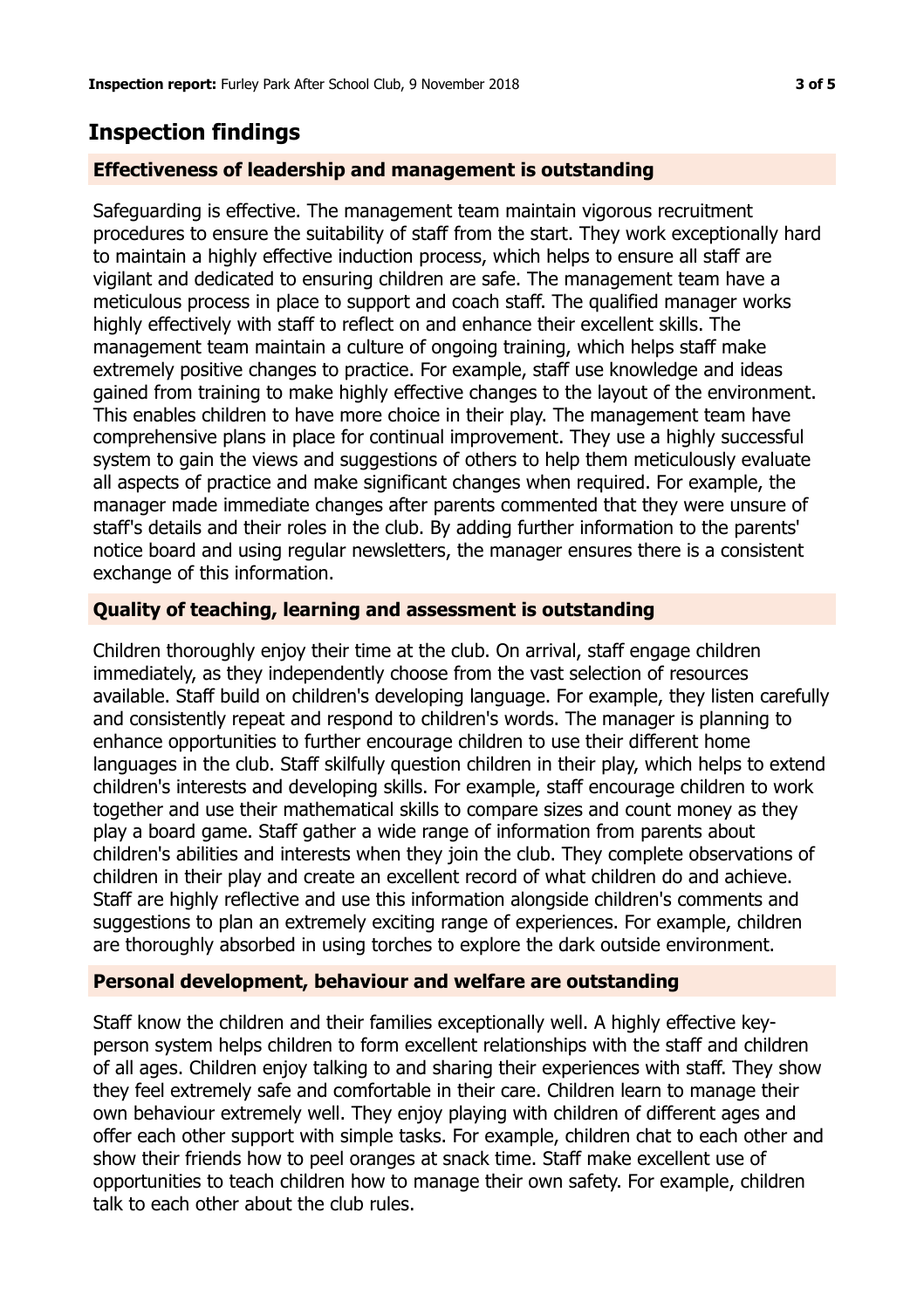## **Setting details**

| Unique reference number                             | EY349879                                                                             |
|-----------------------------------------------------|--------------------------------------------------------------------------------------|
| <b>Local authority</b>                              | Kent                                                                                 |
| <b>Inspection number</b>                            | 10070832                                                                             |
| <b>Type of provision</b>                            | Out-of-school day care                                                               |
| <b>Registers</b>                                    | Early Years Register, Compulsory Childcare<br>Register, Voluntary Childcare Register |
| Day care type                                       | Childcare on non-domestic premises                                                   |
| Age range of children                               | 4 - 11                                                                               |
| <b>Total number of places</b>                       | 50                                                                                   |
| Number of children on roll                          | 73                                                                                   |
| Name of registered person                           | Furley Park After School Club                                                        |
| <b>Registered person unique</b><br>reference number | RP901772                                                                             |
| Date of previous inspection                         | 4 March 2015                                                                         |
| Telephone number                                    | 07948 443 720                                                                        |

Furley Park After School Club registered in 2007. The after school club operates from Furley Park Primary Academy in Ashford, Kent. The club is open Monday to Friday from 3.20pm to 5.45pm during term time only. It is one of several out-of-school clubs run by Kent Play Clubs. The provider employs nine members of staff, six of whom hold appropriate early years qualifications at level 2 or above.

This inspection was carried out by Ofsted under sections 49 and 50 of the Childcare Act 2006 on the quality and standards of provision that is registered on the Early Years Register. The registered person must ensure that this provision complies with the statutory framework for children's learning, development and care, known as the early years foundation stage.

Any complaints about the inspection or the report should be made following the procedures set out in the guidance Complaints procedure: raising concerns and making complaints about Ofsted, which is available from Ofsted's website: www.ofsted.gov.uk. If you would like Ofsted to send you a copy of the guidance, please telephone 0300 123 4234, or email [enquiries@ofsted.gov.uk.](mailto:enquiries@ofsted.gov.uk)